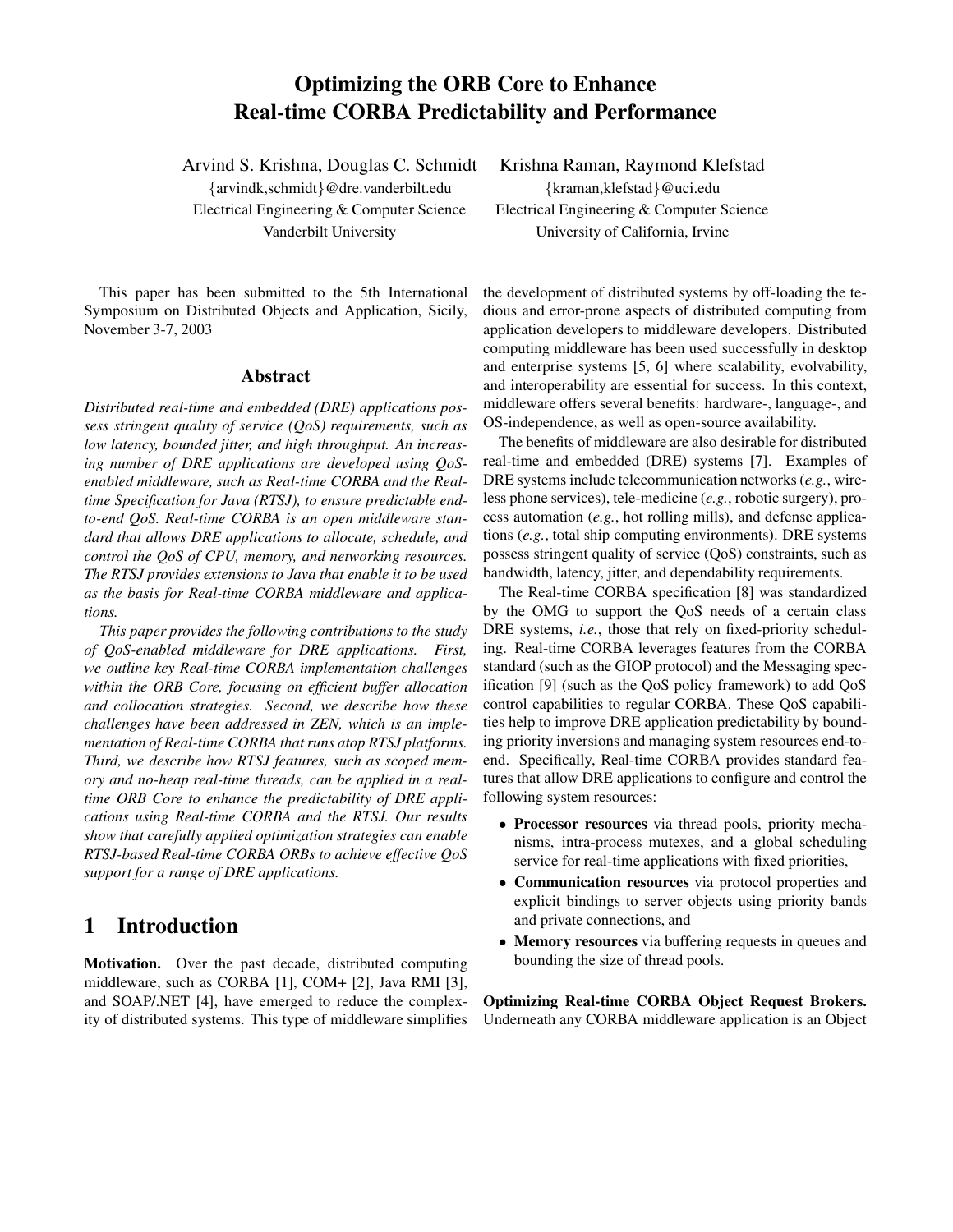Request Broker (ORB), which allows clients to invoke operations on distributed objects without concern for object location, programming language, OS platform, communication protocols and interconnects, and hardware [10]. Figure 1 illustrates the key elements in the CORBA reference model [11] that collaborate to provide this degree of portability, interoperability, and transparency.<sup>1</sup> The heart of the CORBA refer-



Figure 1: Key Elements in the CORBA Reference Model

ence model is the *ORB Core*, which is the element in standard CORBA that handles connection and memory management, data transfer, endpoint demultiplexing, and concurrency control for client and server applications [10]. When a client invokes an operation on a target object, the ORB Core delivers the request to the object and returns the response (if the operation is has two-way semantics).

Our prior work on CORBA has explored many dimensions of ORB design and performance, including scalable event processing; request demultiplexing; I/O subsystem and protocol integration; connection management, explicit binding, and real-time threading [12] architectures, asynchronous and synchronous concurrent request processing, and IDL stub/skeleton optimizations. This paper explores a previous unexamined dimension of ORB design: *optimizing the ORB Core to support real-time applications by increasing the predictability, performance, and scalability of ORBs developed using the Real-Time Specification for Java (RTSJ) [13].*

The vehicle used to showcase these optimizations is  $ZEN$  [14].  $ZEN$  is an open-source<sup>2</sup> Real-time CORBA ORB designed using the micro-kernel architectural pattern [15] and implemented using Real-time Java. The design of ZEN was inspired by many of the patterns, techniques, and lessons learned when developing The ACE ORB (TAO). [16]. TAO is an open-source<sup>3</sup> Real-time CORBA ORB implemented us-

<sup>2</sup>ZEN can be downloaded from www.zen.uci.edu.

ing C++, with enhancements designed to ensure efficient, predictable, and scalable QoS behavior for high-performance and real-time applications.

TAO and ZEN are a rapidly maturing Real-time CORBA ORBs designed for applications with hard real-time requirements, such as avionics mission computing [16], as well as those with softer real-time requirements, such as telecommunication call processing and streaming video [17]. When combined with quality real-time operating systems [18], TAO and ZEN can meet both the QoS needs of DRE applications and the development benefits offered by middleware. Figure 2 illustrates ZEN's pluggable micro-kernel ORB architecture. Unlike monolithic ORBs, a micro-kernel ORB like ZEN fac-



Figure 2: ZEN's Pluggable Micro-kernel ORB Architecture

tors out services whose behavior can vary based on (1) a user's choice for certain behavior and (2) the use of certain standard CORBA capabilities, such as object adapters, protocol transports, etc. In a micro-kernel ORB, these capabilities are moved out of the ORB "kernel," thereby reducing the footprint of the middleware and also increasing design flexibility.

Although the Real-time CORBA specification was integrated into the OMG standard in 1998 [19], it has not been adopted universally by DRE application developers. A key barrier to adoption arises from the steep learning curve caused by the complexity of the CORBA-C++ mapping [20, 21, 22]. To address this problem, the Java programming language has emerged as an attractive alternative. Since Java has less accidental complexity than C++, it is easier for application programmers to master it. Java also has other desirable language features, such as strong typing, dynamic class loading, reflection/introspection, and native support for concurrency and syn-

<sup>&</sup>lt;sup>1</sup>This overview only focuses on the CORBA elements relevant to this paper. For a complete synopsis of CORBA's elements see [11].

<sup>&</sup>lt;sup>3</sup>TAO can be downloaded from deuce.doc.wustl.edu/ Download.html.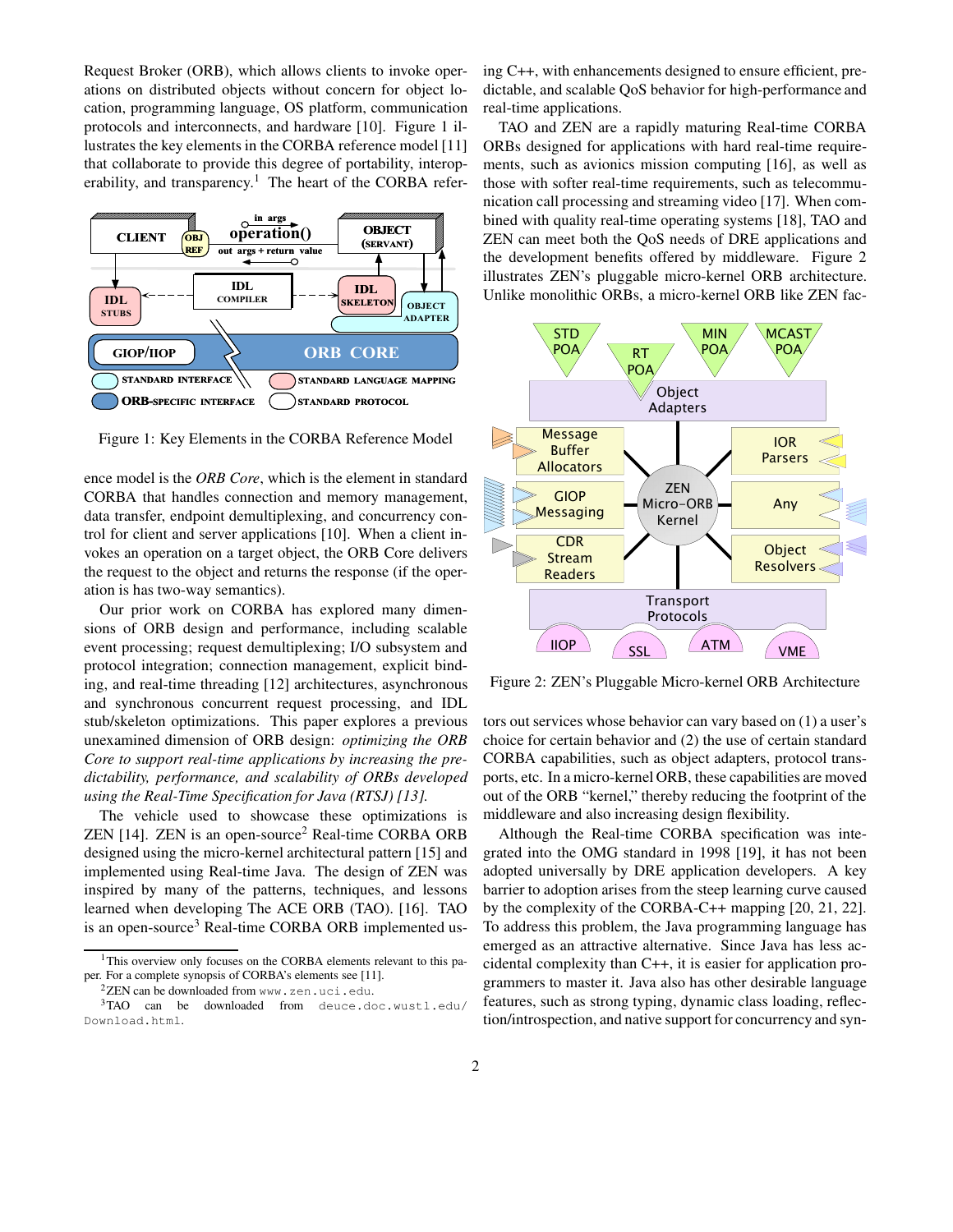chronization.

Conventional Java runtime systems and middleware have historically been unsuitable for DRE applications, however, due to

- 1. The under-specified scheduling semantics of Java threads, which can lead to the most eligible thread not always being run.
- 2. The ability of the Java Garbage Collector (GC) to preempt any other Java thread, which can yield very long preemption latencies.

To address the above problems, the Real-time Java Experts Group has defined the RTSJ [13], which extends Java in several ways, including  $(1)$  new memory management models that allow access to physical memory and can be used in lieu of garbage collection and (2) stronger guarantees on thread semantics than in conventional Java. To have a predictable Javabased Real-time CORBA ORB, it is necessary to (1) apply optimizations to the ORB Core to ensure predictability and (2) apply RTSJ features effectively within the ORB Core.

**Paper organization.** To address the challenges outlined above, the remainder of this paper is organized as follows: Section 2 presents key challenges within the ORB Core layer, focusing on buffer management and object location techniques, and explains how these challenges have been addressed in ZEN; Section 3 describes the main problems that arose while designing ZEN using conventional Java implementations, analyzes the critical request/response code path within ZEN to identify sources for the application of RTSJ features, and illustrates how RTSJ features can be associated with key ORB components to enhance predictability; Section 4 summarizes how our work on ZEN relates to other research efforts; and Section 5 presents our concluding remarks and outlines our future work.

# **2 Optimizations Applied to ZEN's ORB Core**

The ORB Core is the layer of a CORBA ORB implementation that is responsible for connection and memory management, data transfer, endpoint demultiplexing, and concurrency control. An ORB Core is also the minimal run-time layer associated with both a typical client and server. When a client invokes an operation on an object, the ORB Core is responsible for delivering the request to the server and returning the response, if any, to the client. For remote objects, the ORB Core, transfers requests using the General Internet Inter-ORB Protocol (GIOP) that runs atop many transport protocols, including TCP/IP.

Optimizing the ORB Core to support DRE applications poses several challenges to ORB implementors. This section outlines some of the key challenges present in this layer and describe the optimizations we have applied that ensure the predictability and efficiency required by DRE applications. These optimizations include minimizing memory management operations using efficient buffer management algorithms and transparently collocating clients and servants that are present in the same address space.

### **2.1 Buffer Management Optimizations**

**Context.** The ORB Core uses memory buffers for storing GIOP messages both before sending and after receiving across a transport. These buffers are serially reusable, which means that only one thread can use a given buffer at any time, though after its completion the same buffer may be reused by another thread.

**Problem.** A naive Java implementation for ORB buffers would use operator new to allocate each one, thereby allowing the Java garbage collector to reclaim them for later use. Continued allocation/deallocation of these buffers would eventually lead to an invocation of the garbage collector, which is undesirable in DRE applications since it may incur unbounded jitter [23].

**Solution** → **Buffer management optimizations.** One solution to the problem of unbounded jitter is to pre-allocate buffer pools at ORB initialization time. A simple pool manager can allocate from the pool and return unneeded buffers to the pool after they are no longer needed. Application developers and/or system integrators can be given configuration control over buffer size and pool size. We can provide alternative dynamic storage management algorithms, such as first fit, random fit [24], and best fit [25].

**Applying the solution in ZEN.** ZEN supports the following buffer management strategies:

- **Linked List** strategy, in which a simple list is used to maintain all allocated buffers. The first fit algorithm is used to locate the most appropriate buffer. This strategy is suitable when buffer sizes are comparable. When buffer sizes vary, however, the search time considerably degrades as the list is not ordered. For example, the worst case behavior for this strategy is  $O(n)$  when all buffers in the list are smaller than the required size.
- **Multi-level buckets** strategy in which, the buffers are divided into partitions *i.e.*, buckets based using a partition strategy that is typically a factor of the block size. To locate a buffer of given size, the most appropriate bucket is first determined, then the first fit strategy is used to return the most appropriate buffer. A default bucket is used for significantly large/small buffer sizes. This strategy is an improvement over the linked list scheme and has constant time lookup time for the non-default case. The default bucket has a behavior similar to the linked list scheme.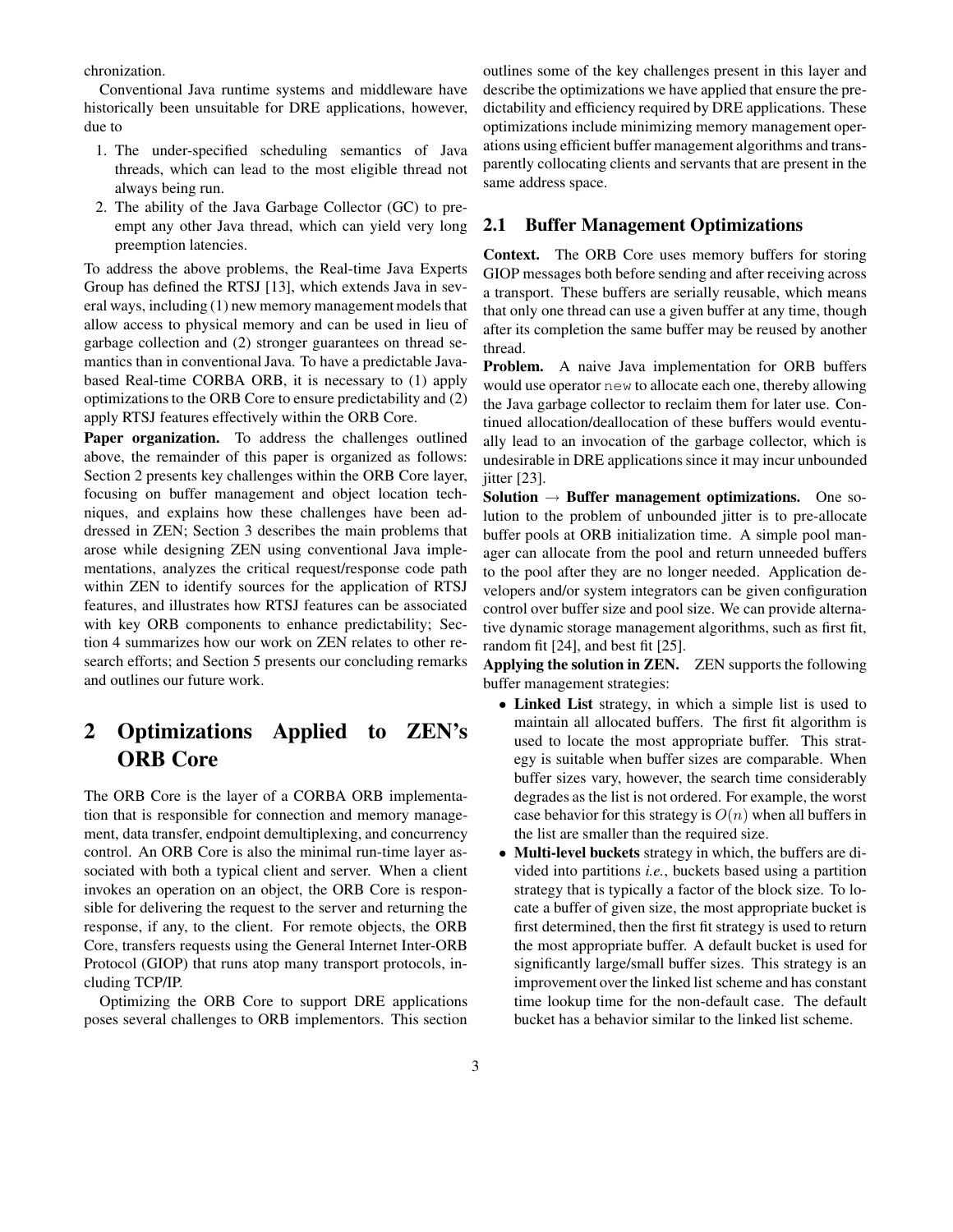• **Buffer Pools** strategy in which the ORB maintains a preallocated pool of buffers of a fixed size. These individual buffers may be chained to hold larger messages and are written using gather-write I/O system calls. This strategy has a constant buffer lookup time, but incurs the overhead of managing multiple buffers. Moreover, earlier versions of Java (*i.e.*, up to JDK 1.3) did not provide gatherwrite facility requiring multiple I/O calls to read/write the buffer to the stream. ZEN provides this facility via Java's new I/O (nio) [26] package.

In ZEN, the abstract ByteBufferManager class manages the various buffer management schemes. The read/write helper methods defined on the buffer manager are used to marshal/demarshal GIOP messages, which are represented in ZEN as instances of CDRInputStream and CDROutputStream classes. ZEN provides two buffer manager implementations, shown in Figure 3 and explained below:

- The VectoredByteBufferManager implements the Buffer Pool optimization strategy explained above. This manager can only be supported with a JDK version 1.4 or later that provides gather-write I/O system calls.
- The NonVectoredByteBufferManager implements the multi-level bucket buffer management strategy.

The application developer can chooses either one of the buffer managers by setting the zen.cdr.bufferManagerStrategy property in the properties file. ZEN uses the Strategy pattern [27] to transparently plug in concrete buffer managers implementations. Moreover, this pluggable approach enables other buffer manager implementations to be provided, as long as they inherit from the BufferManager base class.



Figure 3: ZEN Buffer Manager Class Diagram

Each of ZEN's concrete buffer manager classes are associated with a buffer allocator that controls how buffers are allocated and deallocated. The ByteBufferAllocator class shown in Figure 4 is the base class for all concrete buffer allocators. ZEN, provides the following concrete allocation schemes:

• DynamicByteBufferAllocator, where buffers are allocated/deallocated for each GIOP message sent/received.

- CachedByteBufferAllocator, where all the allocated buffers are cached and new buffers are created only if necessary. The CacheNIOByteBufferAllocator class deals with caching buffers in the Java nio package.
- DynamicNIOByteBufferAllocator deals with nio buffers, but buffers are allocated for each request.



Figure 4: ZEN Buffer Allocators Class Diagram

In ZEN, buffer allocators can be configured by setting the zen.cdr.bufferAllocationStrategyin the properties file. Similar to buffer managers, concrete buffer allocators implementations are plugged in using the Strategy pattern.

DRE applications often send small messages, whereas enterprise application may need to send larger messages. It is therefore important to configure the minimum block size (unit of allocation) to minimize fragmentation [28]. ZEN allows the end-user to configure the block size using the zen.giop.messageBlock property defined in the properties file. This variable should be set with a value corresponding to the message sizes that the system expects. The default value for this property is set to 1,024 bytes in ZEN. Combining buffer manager and allocators yields the different alternatives summarized in Table 1. As shown in the table, only certain combinations are possible.

|             | <b>Vectored</b> | <b>NonVectored</b> |  |
|-------------|-----------------|--------------------|--|
| cached      | non-compatible  | compatible         |  |
| cached-nio  | compatible      | non-compatible     |  |
| dynamic     | non-compatible  | compatible         |  |
| dynamic-nio | compatible      | non-compatible     |  |

Table 1: ZEN's Buffer Management Summary

**Empirical results.** We compared the performance of ZEN's buffer management optimizations. The following experiments were conducted:

- **Garbage collection analysis** compared the reduction in the number of garbage collection sweep by using caching with dynamic allocations. Our motivation was to observe if the buffer optimizations reduce garbage collection, and in turn increase predictability.
- **Throughput analysis** compared difference in throughput between Vectored and NonVectored buffer management strategies. Our motivation was to compare Buffer Pool and Multi-level bucket schemes in ZEN.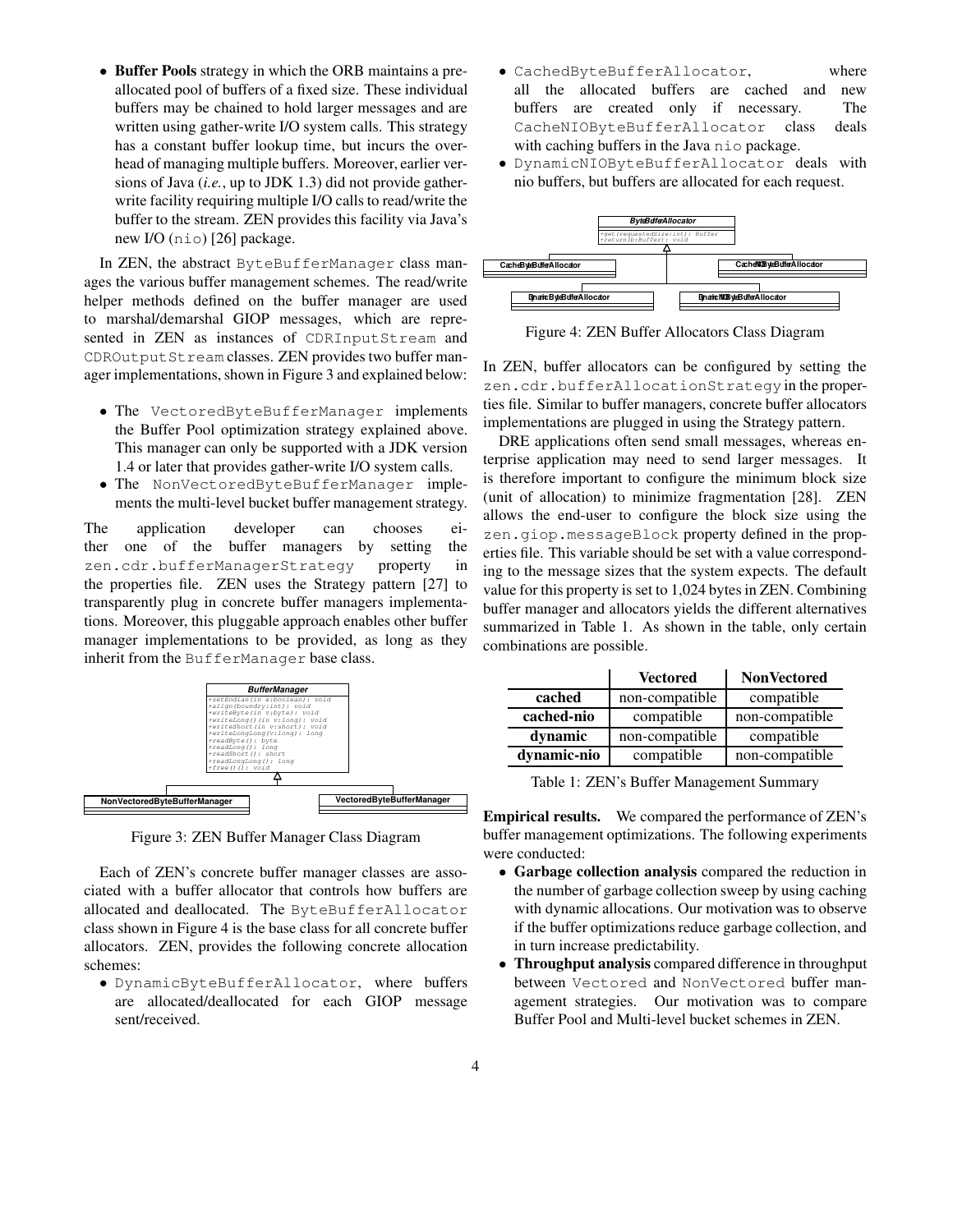Since the RTSJ does not yet support java's nio package, these experiments were conducted using JDK 1.4.2. The testbed used was an Intel Pentium IV 1800 Mhz processor with 512 MB of main memory running Linux OS 2.4.21-0.11. We also used ZEN version 0.8 for these experiments.

• **Garbage collection analysis.** In this experiment the message sizes of the GIOP request sent by the client were increased by a factor of 2 starting with 1KB and continuing to 16KB. In each case, the number of GC executions at the server was measured for a total of 10,000 iterations. Figure 5 shows that buffer caching significantly reduces



Figure 5: Cached v/s Dynamic GC analysis

the number of GC sweeps. For both cases, GC executions increased with increasing buffer sizes. However, with caching the increase is gradual, whereas the increase for dynamic allocation is sharper. For example, in the case when message size is 16KB, the number of GC sweeps for dynamic case is greater by a factor ∼3, whereas for 1K it is greater only by a factor of  $\sim$ 1.5. These results show that use of ZEN's buffer management algorithms reduce GC executions significantly.

• **Throughput analysis.** For this experiment throughput was defined as the number of events processed/sec at the server. In this experiment the message sizes of the GIOP request sent by the client was increased by a factor of 2, starting with 1KB and continuing to 16KB. In each case, throughput at the server was measured for a total of 10,000 iterations.

As shown in Figure 6, for both strategies throughput decreases with increase in buffer size. The Vectored strategy, however, incurred greater overhead than the Non-Vectored strategy. This result was not expected since (1) the vectored strategy does not incur any data copying overhead as buffers are chained and (2) the Non-Vectored strategy incurs significant resizing overhead leading to greater data copying. Researchers [29] at University of Maryland also observed decreased throughput when using java's nio package. Their experiments showed that



Figure 6: Vectored v/s Non-Vectored Throughput Analysis

to speed up performance, nio's ByteBuffers should be converted into normal byte[] arrays for processing and should be used while writing to the network. We plan to implement this optimization in ZEN shortly.

### **2.2 Collocation Optimizations**

**Context.** In addition to separating interfaces from implementations, a key strength of CORBA is its decoupling of servant implementations from how the servants are configured into server processes. CORBA is often used to communicate between remote objects. There are configurations, however, where a client and servant must be collocated in the same address space [30].

**Problem** When the client and server are collocated in the same address space, there should be no overhead from marshaling and demarshaling data or transmitting requests and replies over a "loop back" transport device. A naive implementation of CORBA would incur these overheads, thereby reducing performance and increasing jitter.

**Solution** → **Collocation Optimization** Clients can obtain an object reference in several ways, *e.g.*, from a CORBA Naming Service or Trading Service. Likewise, clients can use the string\_to\_object operation to convert a stringified Interoperable Object Reference (IOR) into an object reference. To ensure locality transparency, an ORB's collocation strategy must determine if the object is collocated within the same ORB and/or process. If so, it should optimize the request processing strategy by not incurring the overheads mentioned above.

**Applying the solution in ZEN.** ZEN supports the following two levels of collocation optimizations:

- 1. **Per-process collocation**, where the client and server ORBs are present in the same address space.
- 2. **Per-ORB collocation**, where the client and server ORBs are the same. This scheme is more fine-grained than perprocess collocation, as the information relating to the tar-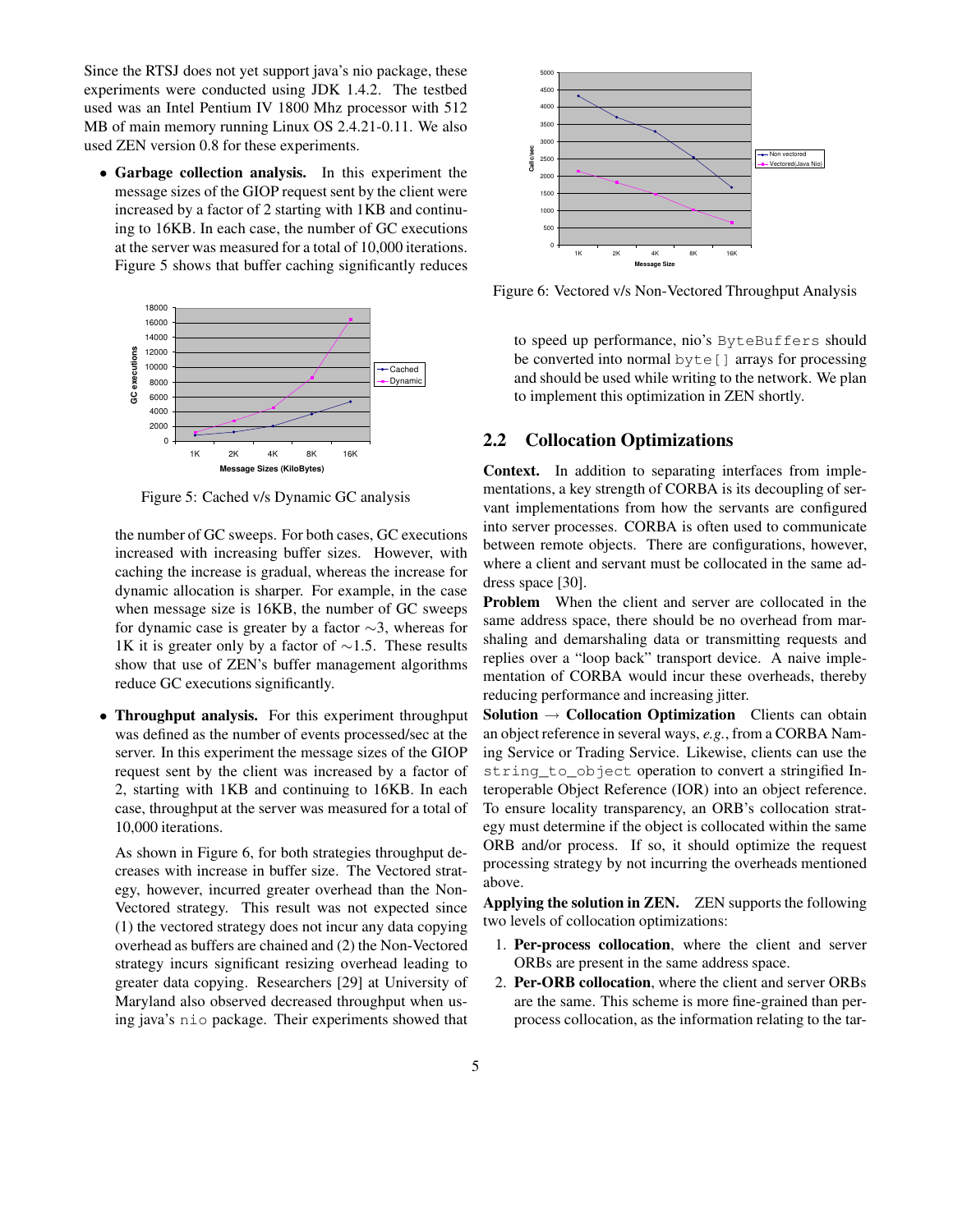get POA servant is directly available to the client. Moreover, this scheme also localizes the side-effects [30] of collocation, such as priority inversions [31] within a single ORB.

For these two levels of collocation, the following two strategies can be applied:

- 1. **Standard collocation** where the ZEN Thru\_POA collocation strategy uses "collocation-safe stubs." As indicated by this strategy's name, all invocations go through the POA, *i.e.*, the steps for processing the request are the same as that of a remote request. This strategy ensures that all standard POA services (such as POA\_Current) and various locks within the ORB Core and the POA are honored. Thru\_POA is the default collocation strategy in ZEN.
- 2. **Direct collocation** where the collocation strategy forwards all requests directly to the servant, thereby bypassing the POA. Since the Thru\_POA strategy adheresto all CORBA semantics for request processing, it incurs a considerable amount of overhead that may not be acceptable for DRE applications. In contrast, the direct strategy directly delivers a request to the servant, thereby avoiding marshaling overhead and context setup overhead (initializing current services in the POA and the ORB). This extension is not compliant with the CORBA specification, however, and is provided as an extension for DRE applications having stringent latency requirements.

There are four different collocation alternatives supported by ZEN, as shown in the Table 2. Irrespective of the combina-

|                    | Thru POA         | <b>Direct</b>            |  |
|--------------------|------------------|--------------------------|--|
| <b>Per-Process</b> | collocation safe | suitable for DRE systems |  |
|                    |                  | collocation unsafe       |  |
| Per-ORB            | collocation safe | suitable for DRE systems |  |
|                    |                  |                          |  |

Table 2: ZEN's Collocation Alternatives

tion used, the following three steps are involved in processing collocated requests:

**1. Determining collocation.** To determine if an object reference is collocated, ZEN's ORB Core maintains a *collocation table* that maps ORB endpoints to ORB object references. For IIOP, the endpoints are specified using hostname and port number tuples.

Multiple ORBs can reside in the same server process and each of these ORBs may support multiple transport endpoints. Rather than having one table per protocol, all endpoint structures in ZEN inherit from the Address class. By overriding the hashCode() and equals() methods for each type of endpoint, a single table can maintain information about all ORBs and their respective endpoints. Figure 7 shows the internal table structure of the collocation table managed in ZEN.



Figure 7: ZEN's Collocation Tables: Static Structure

**2. Resolving locality.** Figure 8 shows how ZEN determines if an object is collocated. The client applica-



Figure 8: Finding a Collocated Object in ZEN

tion uses the ORB to resolve the reference obtained (**(1)**). The ORB consults its registry and resolves locality based on the level of locality configured in the client ORB (**(2)**). If local, the collocated POA is determined using the ServerRequestHandler (**(3)**). The ORB then creates a special collocated CORBA object (**(4)**). The client application narrows this generic object (**(5)**), which obtains the collocated servant from the POA (**(6)**). If a servant is found, a special DirectStub is created for servant-based operations **(7,8)**, otherwise the appropriate exception is raised.

**3. Performing object invocations.** ZEN has two strategies for performing object invocations after it resolves locality. These two schemes – Thru\_POA and Direct collocation optimization – are discussed below:

• **Thru POA collocation optimization.** This strategy uses a collocation safe stub to handle operation invocations on a collocated object. Invoking an operation via a collocation safe stub ensures the following checks are performed: (1) applicable client policies are used, (2) the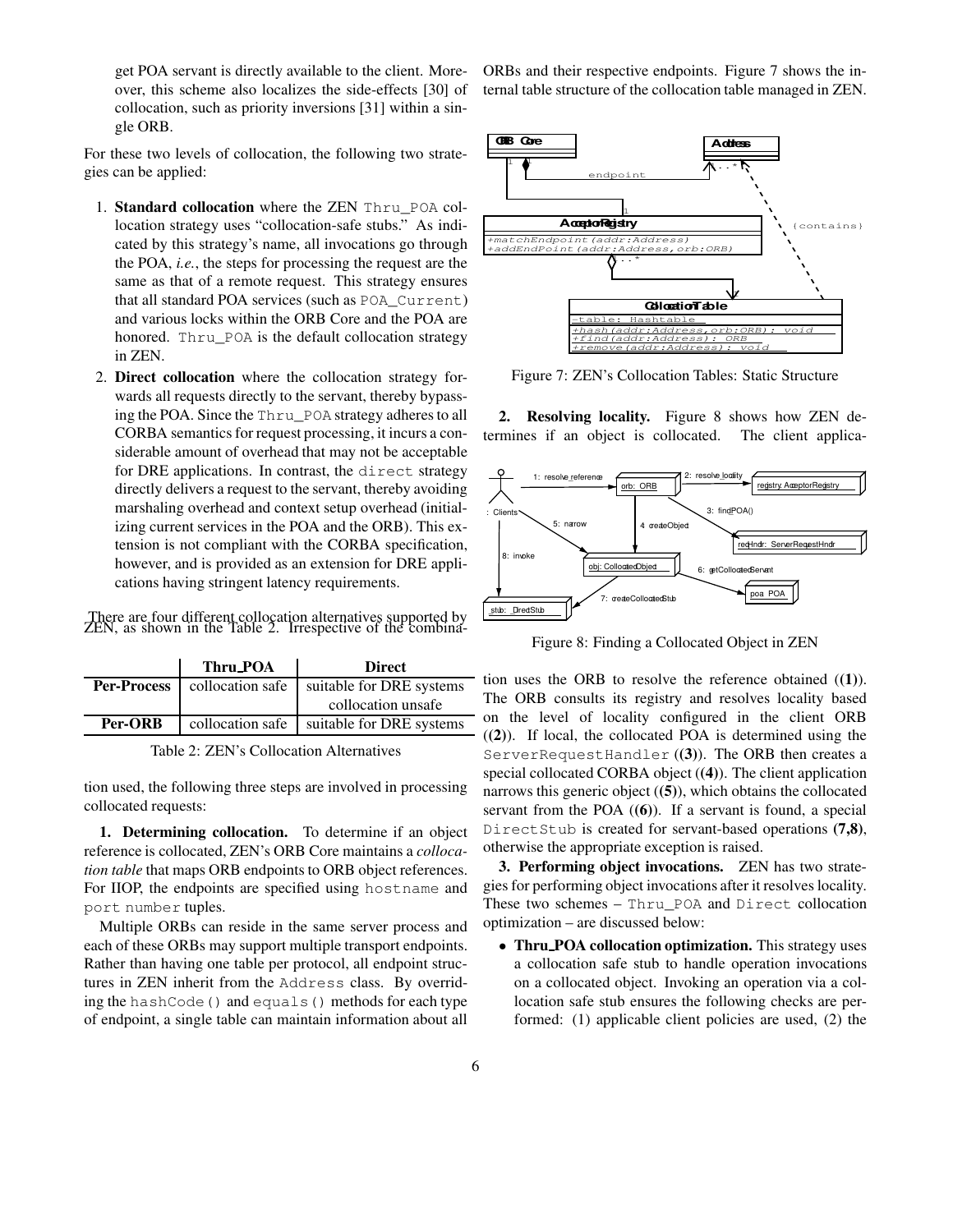server ORB (same/different than the client ORB) has not been shutdown, (3) the thread-safety of all ORB and POA operations, (4) the POA managing the servant still exists, (5) the POA Manager of this POA is queried to check if invocations are allowed, (6) the servant for the collocated object is still active, (7) the POA Current's context is set up for this upcall, and (8) all POA policies (*e.g.*, the *ThreadPolicy*, *LifespanPolicy*, and *ServantRetentionPolicy* are respected.

• **Direct collocation optimization.** To minimize the overhead of the standard collocation strategy describes above, it is possible to implement collocation to forward all requests directly to the servant class, thereby bypassing the POA. When implemented correctly, the performance of ZEN's Direct collocation strategy should be competitive to that of invoking a virtual method call on the servant. This strategy is not compliant with the CORBA standard, however, since: (1) the POA Current is not set up, (2) interceptors are not enabled, (3) the POA manager state is ignored, (4) not all POA policies are not considered (*e.g.*, the *ThreadPolicy* and *RequestProcessing* policies are circumvented, and (5) the ORB's status is not checked.

**Empirical results.** The performance of the collocation strategies described above was compared with that of no collocation, *i.e.*, where client and server communicate via the loopback device. The level of collocation was set to the the per-ORB strategy for this experiment. The measurements were performed on an Intel Pentium III 864 Mhz processor with 256 MB of main memory. For these experiments, ZEN version 0.8 was compiled using the GNU  $q\text{c}$  j compiler version 3.2.1 and executed using jRate [32] 0.3a on Linux 2.4.7-timesys-3.1.214 kernel.

Figure 9 shows the performance of the individual collocation strategies in ZEN. With no collocation, ZEN performs 1,675 call/sec. With the Thru\_POA collocation optimization, the performance is greatly improved to about 43,000 calls/sec. The Direct collocation strategy gives the best performance of around 53,000 calls/sec. These metrics show that Direct collocation would be more suitable for real-time systems that require high throughput and low latency. The standard collocation strategy is still three times faster than the non-collocated request processing strategy.

# **3 Enhancing ZEN's ORB Core using the RTSJ**

The OMG Real-time CORBA specification was adopted several years before the RTSJ was standardized. CORBA's Java mapping therefore does not use any RTSJ features, such as



Figure 9: Performance of ZEN's Collocation Strategies

NoHeapRealtimeThread and ScopedMemory. To have a predictable Java-based Real-time CORBA ORB like ZEN, however, it is necessary to take advantage of RTSJ features to reduce interference with the GC and ensure predictability.

This section first identifies problems in the original design of ZEN, which was initially based on regular (*i.e.*, non-RTSJ) Java. We then analyze a typical end-to-end critical code path of a CORBA request within the original ZEN ORB, which was based on regular Java. Based on this analysis, we describe how we are enhancing the ZEN ORB Core to use RTSJ features, such as real-time threads and scoped memory, to improve its predictability.

## **3.1 Problems in the Original Design of ZEN**

In the original architecture of ZEN [14], key ORB components that are involved in request/response processing (such as acceptors, connectors, transports, and thread pools) were originally allocated in the heap as shown in Figure 10 . This architecture suffered from the following problem: *the ORB allocates several temporary objects during the processing of a remote request/response*. This allocation can lead to *demand garbage collection*, *i.e.*, execution of the GC when the Java new operator cannot find enough memory. Execution of the GC can cause unbounded preemption latency to the thread processing the request. The situation is exacerbated if the request is critical (*i.e.*, highest priority), which can be catastrophic for certain types of safety- and mission-critical DRE applications. To eliminate priority inversions related to invocations of the garbage collector during a request upcall, it is essential that key ORB objects be allocated either within scoped or immortal memory. These objects would not cause demand garbage collection, thus minimizing the interference with the GC and enhancing the predictability of the ORB and DRE application.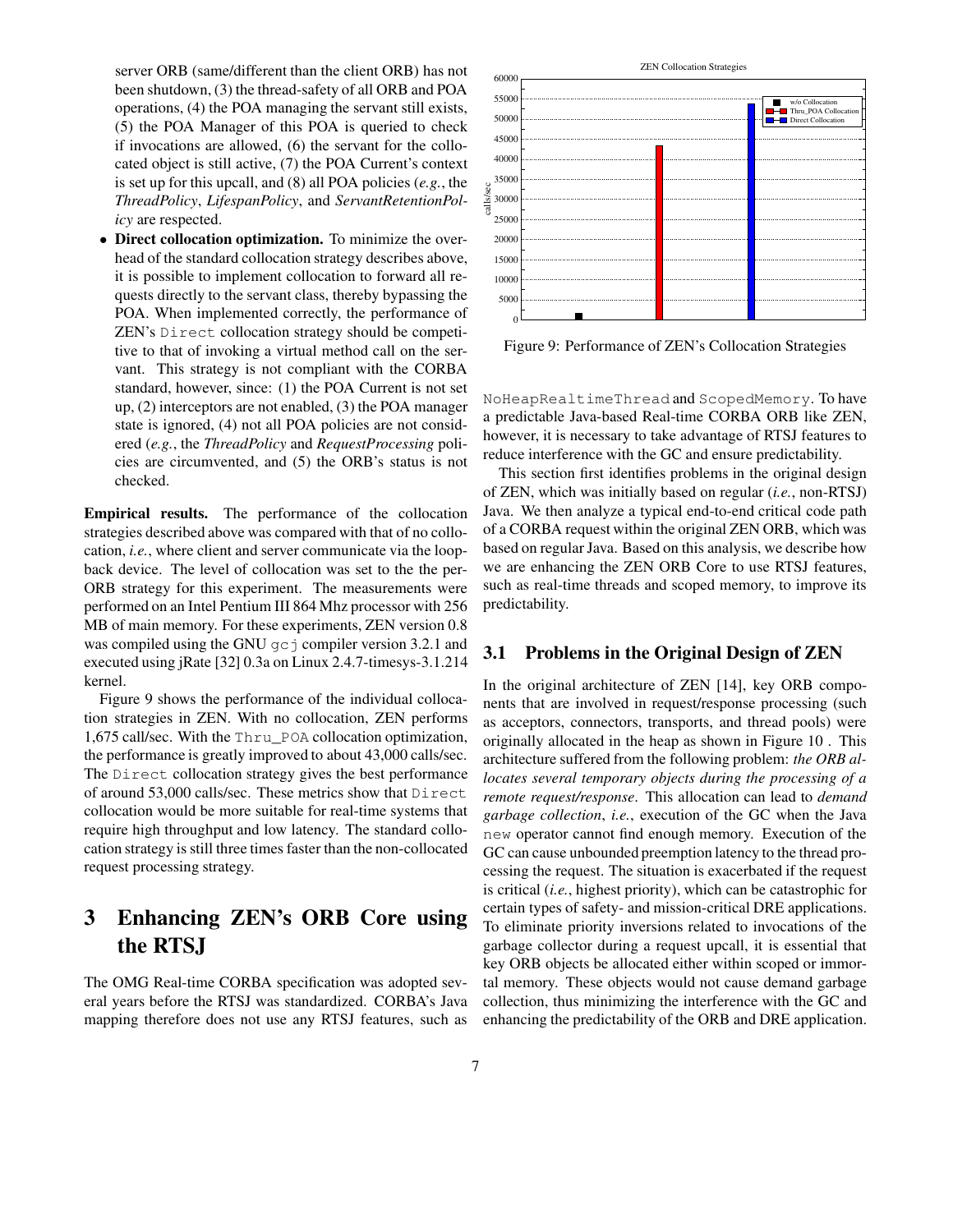

Figure 10: The Original ZEN ORB Core Architecture

Sidebar 1 provides an overview of the RTSJ thread & memory models.

### **3.2 Applying RTSJ Features to ZEN**

**RTSJ application goals.** The goals for the application of RTSJ features include:

- **Minimizing interference with GC.** Garbage collection is generally considered to be unsuitable for DRE applications with stringent real-time requirements. Although there have been recent advances in GC algorithms [33, 34], the Java GC can preempt any thread in the system, leading to the thread incurring unacceptably long preemption latencies. A key goal of ZEN is therefore to avoid allocating critical ORB components in heap memory to reduce the number of GC sweeps.
- **Compliance with the CORBA specification.** To preserve compliance with the Real-time CORBA specification, the RTSJ features must be incorporated within ZEN's ORB Core without requiring any modifications to the Real-time CORBA specification. Options that require the end-user to be RTSJ-aware, such as associating scoped memory at the POA level, are provided as nonstandard ZEN-specific options.
- **Interoperability with normal Java.** ZEN is designed to use intelligent strategies for component creation and extensibility [35] that allow configurability of real-time features (such as the number of static/dynamic threads, thread priorities, and buffer size) using properties and policies. These strategies use techniques, such as reflection [36, 37, 38] and aspects [39], to create real-time/vanilla Java components, thereby minimizing time/space overhead for applications that do not require real-time features.

**Identification of Steps** Our redesign of ZEN for Real-time CORBA began by identifying the participants associated with

### **Sidebar 1: Overview of the RTSJ Thread & Memory models.**

This sidebar briefly describes the RTSJ thread and memory models:

**RTSJ memory model.** The RTSJ has devised memory regions that bypass the GC, thereby giving application programmers control over the time at which memory is allocated and reclaimed. The memory regions introduced include:

- **Immortal memory.** The RTSJ introduces the concept of *immortal memory*, where allocated objects have the same lifetime as the Java Virtual Machine (JVM). The objects allocated in it are not subject to garbage collection.
- **Scoped Memory.** Like immortal memory, a scoped memory area is not garbage collected. Unlike immortal memory, however, the lifetime of a scoped memory region is not persistent. Instead, it is reference counted, indicating the number of active threads in that region. After the count drops to zero, the memory region is considered inactive and objects allocated in it are reclaimed.
- **Nested Scopes.** A real-time thread can make a scoped memory (m1) region its current allocation context by using the enter() method on the region. Subsequently, the thread may enter another scoped region (m2) making it its allocation context. The region m2 is an inner/nested scope of m1.

To maintain referential integrity, the JVM enforces certain rules for assignment in all memory regions, summarized in the table shown below:

| <b>Reference to:</b> | Heap | <b>Immortal</b> | <b>Scoped</b>      |
|----------------------|------|-----------------|--------------------|
| Heap                 | Yes  | Yes             | N <sub>0</sub>     |
| Immortal             | Yes  | Yes             | No                 |
| Scoped               | Yes  | Yes             | <b>Inner Scope</b> |
| Local Variable       | Yes  | Yes             | <b>Inner Scope</b> |

**Threading model.** The RTSJ extends the Java threading model and introduces two new types of threads: RealtimeThread and NoHeapRealtimeThread (NHRT). NHRT threads are special real-time threads that do not "touch" the heap, *i.e.*, they cannot load or store a reference to an object in the heap. NoHeapRealtime-Thread can therefore have execution eligibility higher than the garbage collector.

processing a request at both the client and server sides. For each participant identified, we associated the component with non-heap regions and resolved challenges arising from this association.

The first step needed to identify where to apply RTSJ features required the analysis of the end-to-end critical code path in ZEN. Figure 11 depicts the participants involved in servicing a CORBA two-way invocation. The discussion of the critical code path has been generalized using the Acceptor-Connector [40] pattern and thread-per-connection concurrency strategy. Sidebar 2 describes the various concurrency strate-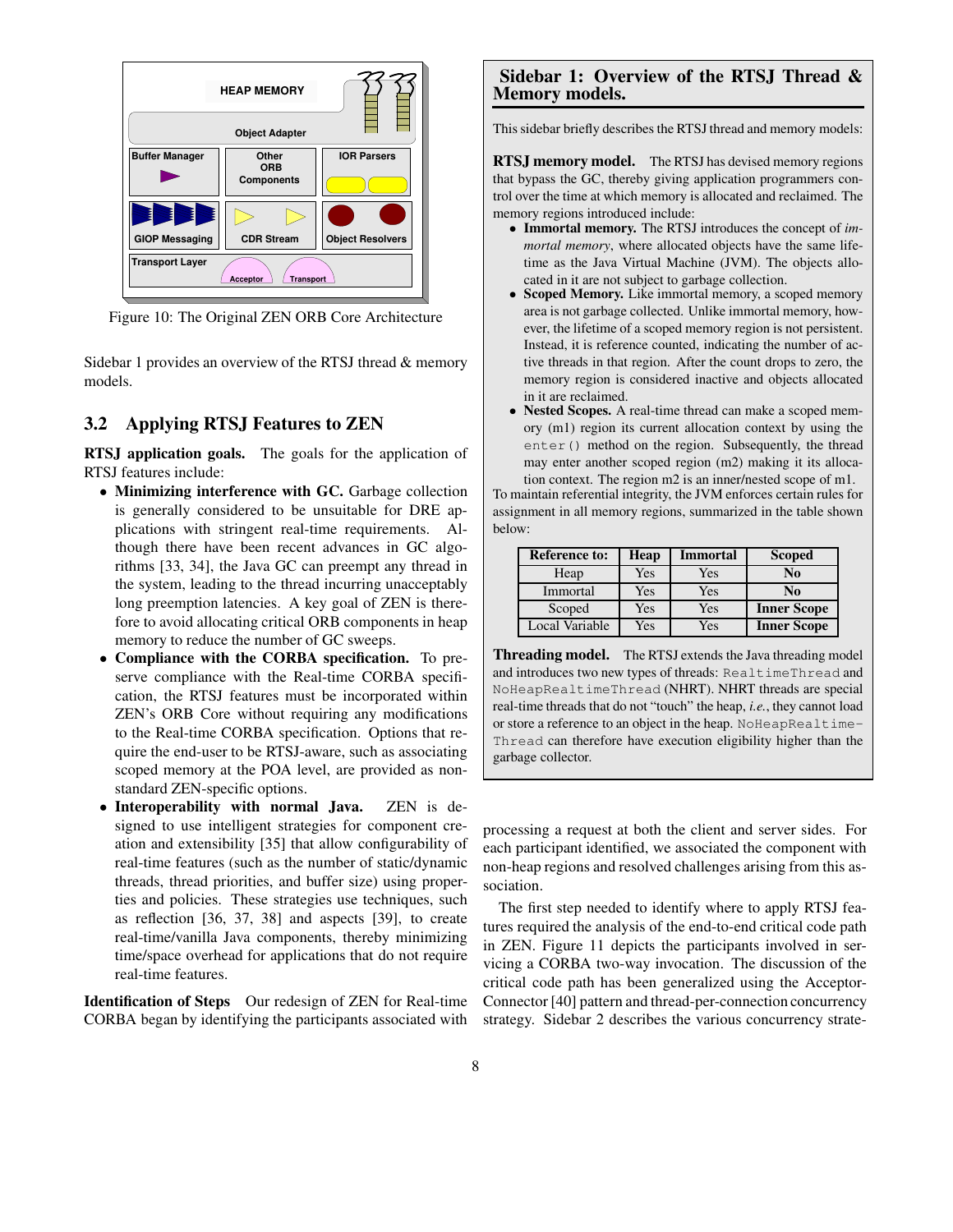

Figure 11: Tracing an Invocation Through the ZEN CORBA ORB

gies and patterns used by ZEN to process GIOP requests.

# **Sidebar 2: Concurrency Strategies and Patterns in ZEN**

ZEN's architecture is based on many of the patterns described in [40]. Below we outline the key patterns in the ZEN ORB for request demultiplexing and dispatching:

- **Thread-per-connection.** In a server using this strategy, each concurrently connected clients is serviced by a dedicated thread. The thread completes a requested operation synchronously before servicing other requests. Hence to service multiple clients, the server spawns multiple threads. This is the default strategy used in ZEN.
- **Reactive synchronous.** GIOP request and reply handlers register with a Reactor [40] that uses a synchronous event demultiplexer to wait for data to arrive. When data arrives, the reactor is notified by the demultiplexer, which then dispatches the registered handler to service the request. In ZEN, reactive I/O support is present via java's nio package. Reactive I/O can be enabled in ZEN by turning on the *zen.asynch* option in the properties file.
- **Acceptor-Connector** is an initialization pattern that decouples the connection establishment between ORBs from the processing they perform after they are connected.
- **Half-Sync/Half-Async** is a pattern that decouples asynchronous and synchronous service processing in concurrent systems to simplify programming without unduly reducing performance. Synchronous service layer performs application processing services that run in separate threads. The Asynchronous service layer performs ORB-level processing of requests sent from clients.

We next describe the sequence of steps a client ORB performs to actively create a connection when a CORBA request is invoked by the application, *i.e.*, result = object.operation (arg).

**Connection management.** We first describe how ZEN establishes a connection between a CORBA client and a server.

- 1. The client ORB's connection cache (ConnectorRegistry class in ZEN) is queried for an existing connection to the server, obtained from the object reference on which the operation is invoked.
- 2. If no previous connection exists, a separate connection handler is created (Transport class in ZEN)  $T_1$  and the Connector connects to the server
- 3. This connection is added to the ConnectorRegistry since  $C_1$  is bidirectional.

The activities of the server ORB for accepting a connection are described next:

- 4. An acceptor accepts the new incoming connection.
- 5. This connection  $C_1$  is then added to the server's connection cache (AcceptorRegistry class in ZEN) as the server may send requests to the client.
- 6. A new connection handler  $T_1$  is created to service requests.
- 7. The Transport's event loop waits for data events from the client.

**Synchronous request/reply processing.** The following are the steps involved when a client invokes a synchronous twoway request to the server.

- 8. The BufferManager class is queried to obtain a buffer to marshal the parameters in the operation invocation.
- 9. The appropriate GIOP Message Writer marshals the request and the Transport sends the request to the server.
- 10. The WaitingStrategy class associated with the transport waits for a reply from the server.

The server ORB performs the following activities to process the request.

- 11. The request header on connection  $C_1$  is read to determine the size of the request.
- 12. A buffer of the corresponding size is obtained from the buffer manager to hold the request and the request data is read into the buffer.
- 13. The request is the demultiplexed to obtain the target POA, servant, and skeleton servicing the request. The upcall is dispatched to the servant after demarshaling the request.
- 14. The reply is marshaled using the corresponding GIOP message writer; Transport sends reply to the client.

The client ORB performs the following activities to process the reply from the server:

15. The Reader reads the reply from the server on the connection.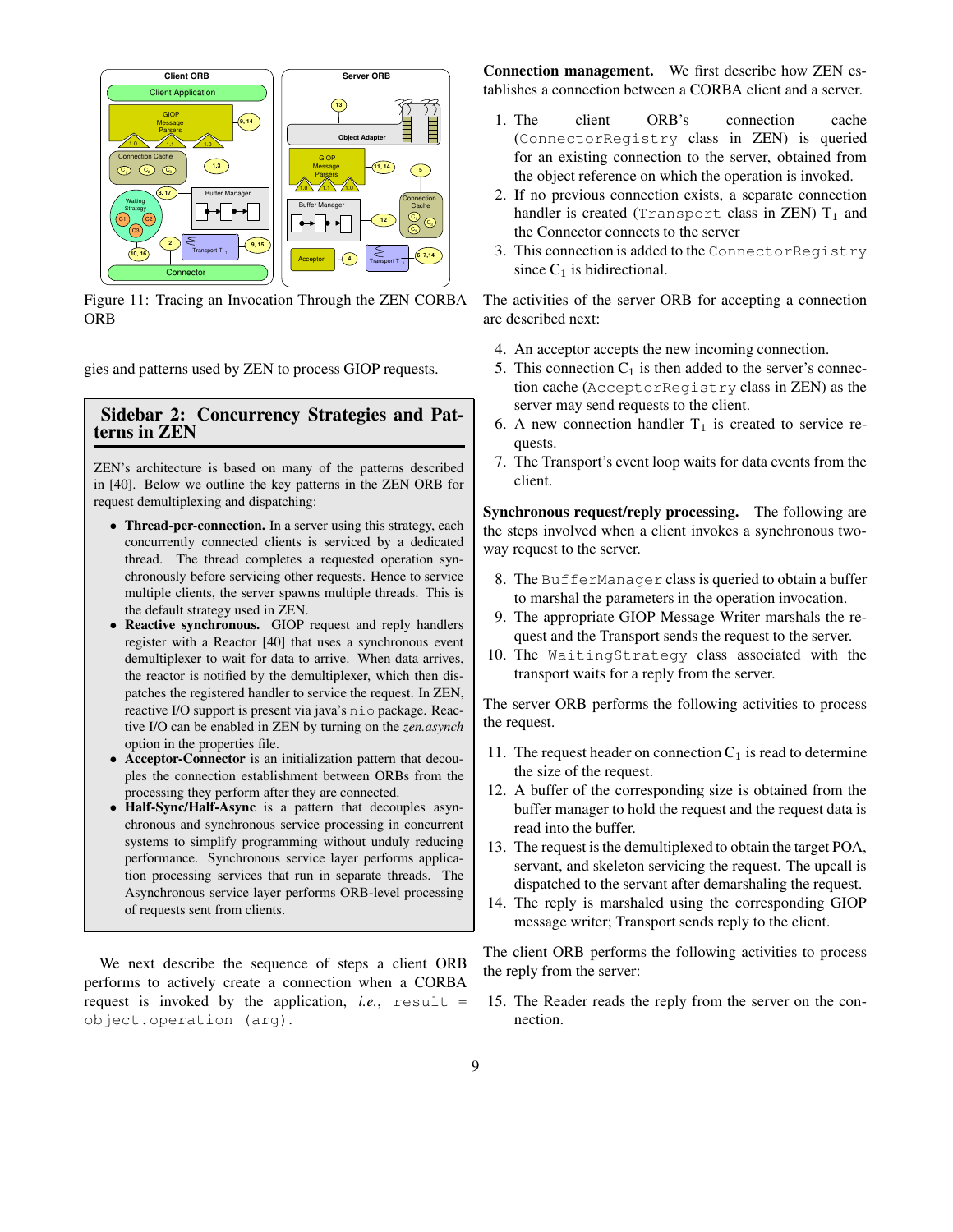- 16. Using the request ID, the Waiting Strategy identifies the target Transport.
- 17. The parameters are then demarshaled and control is returned to the client application, which processes the reply.

**Analyzing Request Processing Steps** The request processing steps described above reveal the following characteristics:

- **Repetitive.** The steps involved with request/reply processing are repetitive, *i.e.*, carried out for every request. Steps 11-14 at the server side for request processing and steps 15-17 at the client side remain the same for each request from the client/server. Similarly, steps 1-3 are performed for every remote request sent to the server.
- **Independent & memoryless.** Steps required for processing request/response from two different client/server(s) are independent, *i.e.*, they do not share any context. Moreover, two requests from the same client do not share any context.
- **Ephemeral.** The objects created during the execution of these steps remain valid only for the duration of *one* cycle of request/response processing. ORBs therefore usually cache these resources to minimize resource management.
- **Thread bound.** Each of the steps are executed by a request processing thread. For example, steps 11-14 at the server side are executed by the transport and thread-pool threads.

The aforementioned characteristics of the steps lend themselves to the application of RTSJ features in the following manner:

- **Real-time Threads.** The thread-bound property of the steps enables components *e.g.*, acceptor-connector and transports to be associated with real-time threads. In particular, each of these components is designed based on an *logic* part, implemented as a Java class that implements the Runnable interface. This part is then associated with a scoped memory region and bound with the thread at creation time.
- **Scoped memory.** The ephemeral property of the steps enable the Upcall<sup>4</sup> objects to be associated with scoped memory regions. Sidebar 3 explains the various ways of creating upcall objects in scoped memory.

The repetitive, independence, and memoryless properties of the steps further shape how an ORB implementor can associate scoped memory. The *repetitive and memoryless* properties enable the request/response processing steps to be carried

out within a scoped memory region<sup>5</sup>, process the request and send the response to the client. The memory region is then exited<sup>6</sup> enabling all the objects created to be freed, thus minimizing the number of GC sweeps. This cycle is repeated for the next request. The *independence property* validates the above mechanism, allowing objects created during request processing to be freed before processing a subsequent request.

## **Sidebar 3: Object Creation in Scoped Memory**

The RTSJ provides the following mechanisms for associating objects with scoped memory:

- **newInstance()** using this method an object can be explicitly created in a scoped memory region. This method takes in the class constructor and the list of parameters arguments and uses reflection to instantiate the object.
- **new Thread()** each real-time thread at creation time may be associated with a scoped memory region. This action leads to that region being used as the default allocation context. For *e.g.*, NHRT threads are associated with a scoped memory as they cannot "touch" the heap.
- **enter()** using this method, a real-time thread can make a memory region its current allocation context. This method takes a runnable object as an argument. Objects created during the execution of the runnable's run() method are created in the current memory region and are finalized once the run method is completed.
- **executeInArea()** this method has the effect of executing the runnable object's run method in the memory area on which the method was invoked. This method along with newInstance and newArray methods, allow applications to change the current execution context without actually changing the thread's scope stack.

Creation of scoped memory regions unlike heap/immortal memory requires the size of the memory region to be specified. However, the footprint required to process request/response is dynamic, *i.e.*, varies based on:

- **Request size.** The request size at the server depends on the size of the request sent by the client.
- **Options associated.** The footprint required during request processing depends on the options enabled.
- **Type of Request.** The request size directly depends on the type of GIOP request *e.g.*, a LOCATE\_REQUEST message would be of a different size when compared to a normal request.

The most appropriate memory size would therefore have to be chosen during initialization time. One solution to this problem is to create the one huge chunk of memory. However,

<sup>4</sup>Upcall objects are *per request* objects that have the context necessary to process a remote request.

 $5$ Using the enter () method the memory region can be made the current allocation context.

<sup>&</sup>lt;sup>6</sup>Exiting a memory region is implicit, done after the completion of the run method.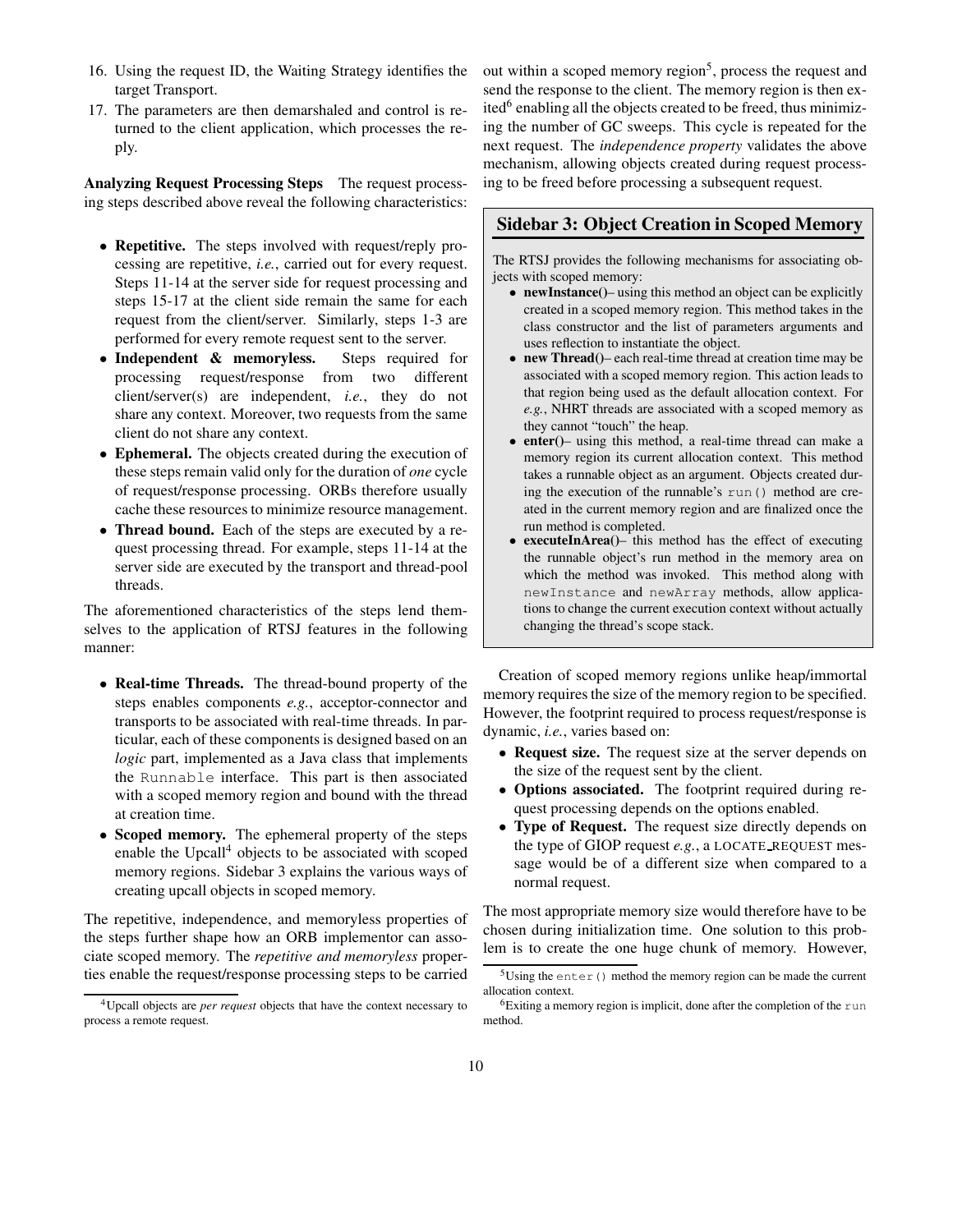this solution is non scalable. Further, some JVMs may not be able to allocate huge chunk of scoped memory region. To address this problem, in ZEN we use *Nested Scopes* (explained in Sidebar 1) for every request/response demultiplexing phase, which is explained in Section 3.3.

# **3.3 Applying Scoped Memory within ZEN's ORB Core**

To enhance predictability, we apply RTSJ features *e.g.*, scoped memory to ORB components along the critical request/response processing path. Moreover, to minimize the effect of pre-allocating memory regions, we use nested scope memory regions for each demultiplexing phase. Below, we explain the three broad phases of request processing, *i.e.*, at the server side and describe how we associate scoped memory with each of the three phases. Similar correlation exists at the client side.

# **1. I/O layer.**

- **Steps.** This phase of demultiplexing corresponds to the steps 4-7 described in Section 3.2.
- **Participants.** The participants for this phase include, acceptors, connectors, and transports.
- **RTSJ application.** Each of these components are threadbound components and are designed based on the *inner class* paradigm. This class derives from the Runnable interface and corresponds to the logic run by the thread. Instead of creating the entire component in scoped memory, we create the inner logic class in a scoped memory region,  $m_I/O$ . This logic class is associated with the thread at creation time. During ORB execution, multiple clients may connect to it, creating transports for every active client. Each of the transports will have a dedicated  $m_{I/O}$  region. We collectively refer to these regions as a *space*.

#### **2. ORB Core layer.**

- **Steps.** This phase of demultiplexing corresponds to the Steps 11-12 in Section 3.2.
- **Participants.** GIOP Message parsers, Buffer Allocators and CDR Streams.
- **RTSJ application.** On receipt of new data events from the socket, the Transport reads the message header from the stream. Based on the size of the header, a RequestMessage $^7$  is created. After reading the request from the stream, the appropriate message parser is associated based on the type of the request. The message parser and the RequestMessage buffer are created in a nested memory region, m<sub>ORB</sub>. The ORB space is

a nested memory region. Based on RTSJ memory rules, references from the ORB to the I/O space are valid, *i.e.*, every  $m_QRB$  scope may hold references to the corresponding  $m_I/O$  region.

### **3. POA Layer.**

- **Steps.** This phase of demultiplexing corresponds to the steps 13-14 in Section 3.2.
- **Participants.** Upcall objects, and thread-pools
- **RTSJ application.** The message parser parses the request to find the target POA and servant. An Upcall object is created to hold all information necessary to perform the upcall on the skeleton. A worker thread in the thread-pool then performs the upcall. A CDROutputStream is created, to hold the response, which is then sent to the client. The Upcall objects and the output buffers are created in a nested scoped memory region  $m_P OA$ . The *POA space* is the innermost memory region. Again, references from POA to ORB or I/O space are valid.



Figure 12: The Layered Architecture of ZEN

Figure 12 illustrates the layered architecture of ZEN's ORB Core. The figure also shows an *application layer*, associated with heap memory, where servants and IDL skeletons are created. Currently, the application of RTSJ features is within the ORB Core and does not require the application developer to be RTSJ aware. The architecture does not violate any of the RTSJ

 $7$ This class encapsulates a buffer to hold the request.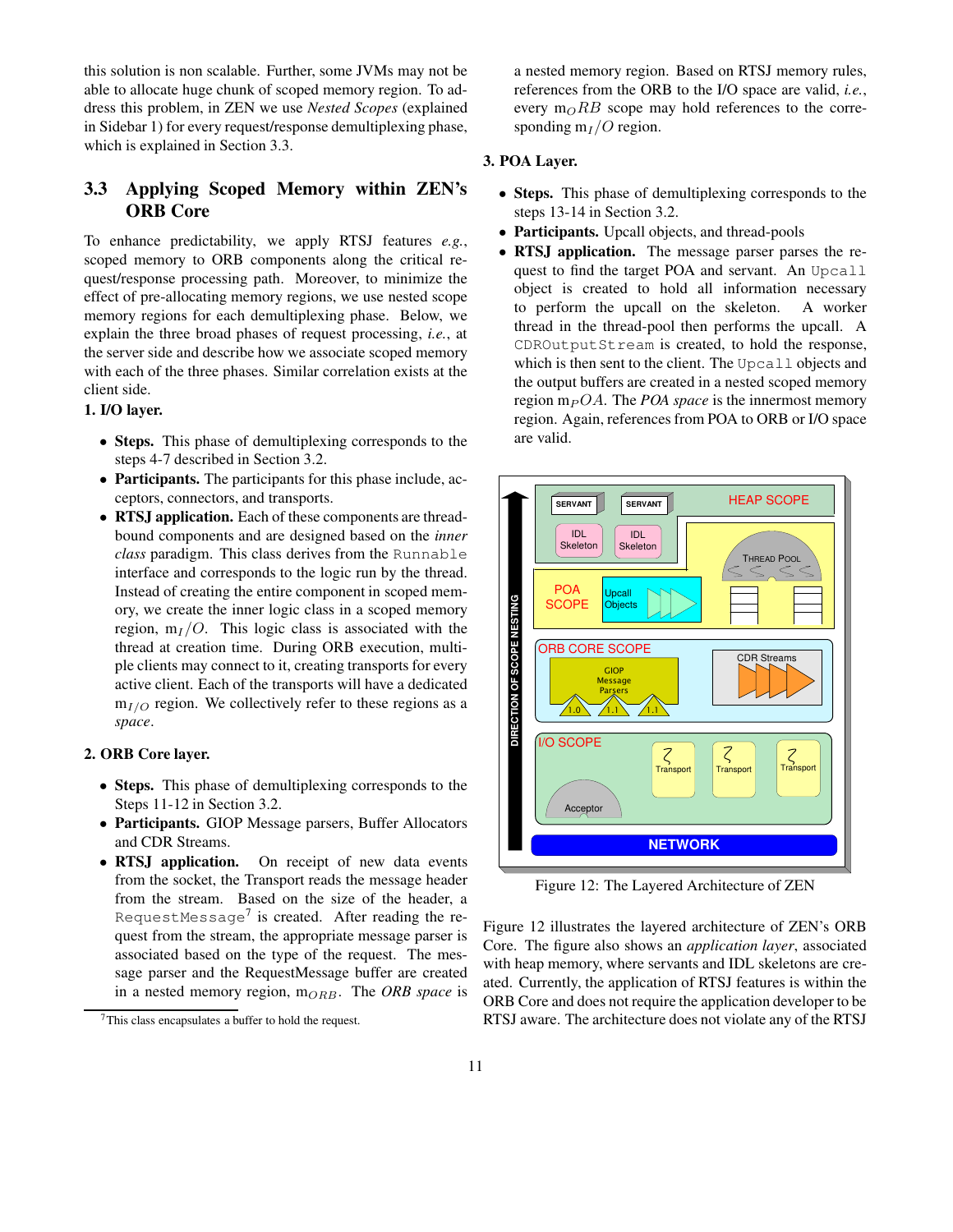reference rules as (1) any of the ORB Core layers may hold references to the application layer and (2) a real-time thread can always allocate from Heap memory (enter it) without violating the single-parent rule.

Figure 13 (A) illustrates the nesting of scopes within the ZEN ORB Core. The I/O space is the outermost memory region while the POA layer is the innermost. Memory regions are entered from outer →inner, while references are maintained from inner  $\rightarrow$  outer. On completion of a request, the memory regions are exited from innermost to outermost. All the objects thus created for request processing are finalized minimizing interference with the GC. Figure 13(B) depicts the scope stack structure of the request processing threads in ZEN.



Figure 13: Scope Nesting in ZEN ORB

The ZEN architecture is compliant with the CORBA specification and is transparent to the application developer. In our architecture, however, a NoHeapRealtimeThread cannot be used for request processing as the application layer is heap allocated. The use of a NoHeapRealtimeThread is critical to enhancing the predictability of a Real-time CORBA ORB, which would require that the end-user be RTSJ aware. In ZEN, we plan to provide policies at the POA level that would determine the type of real-time thread to used for request processing. Thus an RTSJ aware end user can allocate servants in a memory region other than the heap and set the type of upcall processing thread to NHRT to enhance predictability.

# **4 Related Work**

In recent years, a considerable amount of research has focused on enhancing the predictability of real-time middleware for DRE applications. In this section, we summarize key efforts related to our work on ZEN.

**Real-time CORBA middleware research.** Real-time CORBA 1.0 implementations are available from variety of suppliers including e\*ORB from PrismTechnologies and ORBExpress from Object Interface Systems. Real-time CORBA has also been extensively studied in the research literature.

The *Time-triggered Message-triggered Objects* (TMO) project [41] at the University of California, Irvine, supports the integrated design of distributed OO systems and real-time simulators of their operating environments. The TMO model provides structured timing semantics for distributed real-time object-oriented applications by extending conventional invocation semantics for object methods, *i.e.*, CORBA operations, to include (1) invocation of time-triggered operations based on system times and (2) invocation and time bounded execution of conventional message-triggered operations.

The *ROFES* project [42] is a Real-time CORBA implementation for embedded systems. ROFES uses a microkernellike architecture [42]. ROFES has been adapted to work with several different hard real-time networks, including SCI [43], CAN, ATM, and an ethernet-based time-triggered protocol [44].

The *URI* project [45] is a Real-time CORBA system developed at the US Navy Research and Development Laboratories (NRaD) and the University of Rhode Island (URI). The system supports expression and enforcement of dynamic end-to-end timing constraints through timed distributed method invocations (TDMIs) [46]

The *The ACE ORB TAO* [47] is a widely-used, opensource ORB compliant with most of the CORBA 3.0 specification [11]. TAO has been used in mission-critical DRE applications for over six years [48]. TAO supports the Real-time CORBA 1.0 specification and portions of Real-time CORBA 2.0.

**RTSJ middleware research.** RTSJ middleware is an emerging field of study. Researchers are focusing at RTSJ implementations, benchmarking efforts, and program compositional techniques.

The TimeSys corporation has developed the official RTSJ Reference Implementation (RI) [49], which is a fully compliant implementation of Java that implements all the mandatory features in the RTSJ. TimeSys has also released the commercial version, JTime, which is an integrated real-time JVM for embedded systems. In addition to supporting a real-time JVM, JTime also provides an ahead-of-time compilation model that can enhance RTSJ performance considerably.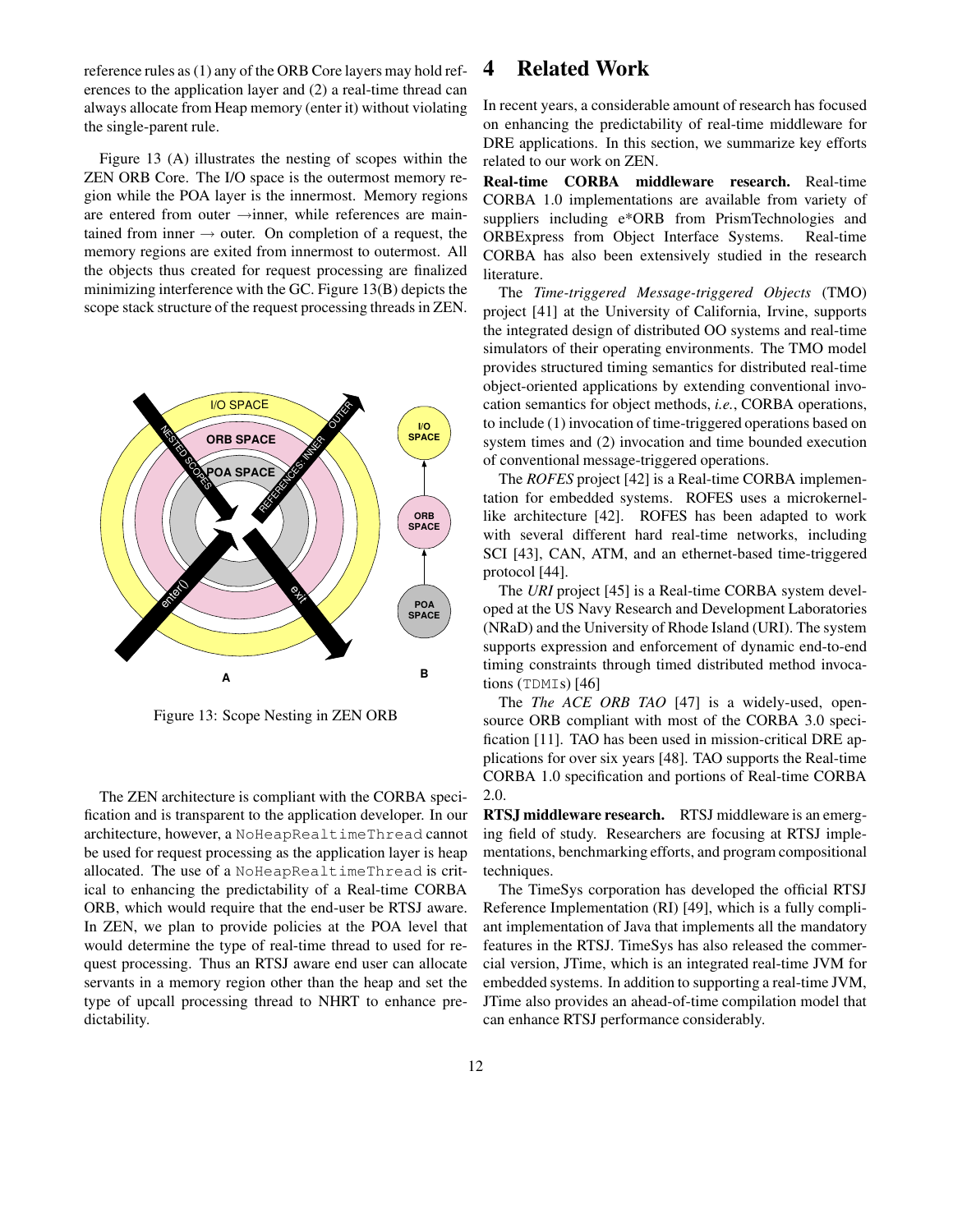The jRate *[32, 50]* project is an open-source RTSJ-based real-time Java implementation developed at Washington University, St. Louis. jRate extends the open-source GNU Compiler for Java (GCJ) run-time system [51] to provide an aheadof-time compiled platform for RTSJ.

The *Real-Time Java for Embedded Systems* (RTJES) program [52] is working to mature and demonstrate real-time Java technology. A key objective of the RTJES program is to assess important real-time capabilities of real-time Java technology via a comprehensive benchmarking effort. This effort is examining the applicability of real-time Java within the context of real-time embedded system requirements derived from Boeing's Bold Stroke avionics mission computing architecture [53].

The researchers at the Washington University, St Louis are investigating automatic mechanisms [54] that enable existing Java programs to become storage-aware RTSJ programs. Their work centers on validating RTSJ storage rules using program traces and introducing storage mechanisms automatically and reversibly into Java code.

# **5 Concluding Remarks and Future Work**

Distributed Real-time and Embedded (DRE) systems are growing in number and importance as software is increasingly used to automate and integrate information systems with physical systems. Over 99% of all microprocessors are now used for DRE systems [55] to control physical, chemical, or biological processes and devices in real time. In general, real-time middleware (1) off-loads the tedious and error-prone aspects of distributed computing from application developers to middleware developers, (2) provides standards that ultimately reduce development time, and (3) enhances extensibility for future application needs. In particular, Real-time CORBA has been used successfully in DRE systems, conveying the advantages of middleware to the unique and challenging requirements of DRE systems.

This paper presents the optimizations applied in ZEN to implement Real-time CORBA using Real-time Java. To achieve effective end-to-end real-time predictability within an ORB Core, the following two levels of optimizations must be considered:

- 1. Applying optimization principles to ensure predictability.
- 2. Applying RTSJ features effectively within an Real-time CORBA ORB Core.

As a part of the first level of optimizations, this paper illustrated the optimizations applied to the ZEN ORB Core, including its memory management and collocation schemes. Since these optimizations are applied at the algorithmic and data structural level, they are independent of the RTSJ implementation. For the second level optimization, the paper focused on a previously unexplored dimension in real-time middleware: *the integration of RTSJ features to support Real-time CORBA*. We showed how scoped memory and real-time threads can be associated within a real-time ORB Core without violating RTSJ rules, yet still remaining compatible with the CORBA specification.

Our ongoing research on ZEN is focusing on:

- **Completing the Real-time CORBA implementation** that resides atop a mature RTSJ layer,
- **Effective use of RTSJ featuresto implement Real-time CORBA**, such as using appropriate policies at the POA level to associate scoped memory with the CORBA POA,
- **Resolving challenges arising from use of Real-time Java features**, *e.g.*, the association of scoped memory with the POA may restrict servants from being registered with multiple POAs due to rules associated with scoped memory.
- **Enhance our benchmarking suite based on representative operational DRE applications**. Our first target platform is Boeing Bold Stroke [53], which is a framework for avionics mission computing applications. We are collaborating with researchers from Boeing and the AFRL *Real-Time Java for Embedded Systems (RTJES)* program [52] to define a comprehensive benchmarking suite [56].

# **References**

- [1] Object Management Group, *The Common Object Request Broker: Architecture and Specification, Revision 2.6*, Dec. 2001.
- [2] J. P. Morgenthal, "Microsoft COM+ Will Challenge Application Server Market." www.microsoft.com/com/wpaper/complus-appserv.asp, 1999.
- [3] A. Wollrath, R. Riggs, and J. Waldo, "A Distributed Object Model for the Java System," *USENIX Computing Systems*, vol. 9, November/December 1996.
- [4] J. Snell and K. MacLeod, *Programming Web Applications with SOAP*. O'Reilly, 2001.
- [5] M. Pohlmann and M. Schonefeld, "An evolutionary integration approach using dynamic corba in a typical banking environment." http://www.corba.org/success.htm, 2001.
- [6] R. Zahavi and D. S. Linthicum, *Enterprise Application Integration with CORBA Component & Web-Based Solutions*. New York: John Wiley & Sons, 1999.
- [7] D. C. Schmidt, "R&D Advances in Middleware for Distributed, Real-time, and Embedded Systems," *Communications of the ACM special issue on Middleware*, vol. 45, pp. 43–48, June 2002.
- [8] Object Management Group, *Real-time CORBA Specification*, OMG Document formal/02-08-02 ed., Aug. 2002.
- [9] Object Management Group, *CORBA Messaging Specification*. Object Management Group, OMG Document orbos/98-05-05 ed., May 1998.
- [10] M. Henning and S. Vinoski, *Advanced CORBA Programming with C++*. Reading, MA: Addison-Wesley, 1999.
- [11] Object Management Group, *The Common Object Request Broker: Architecture and Specification*, 3.0 ed., June 2002.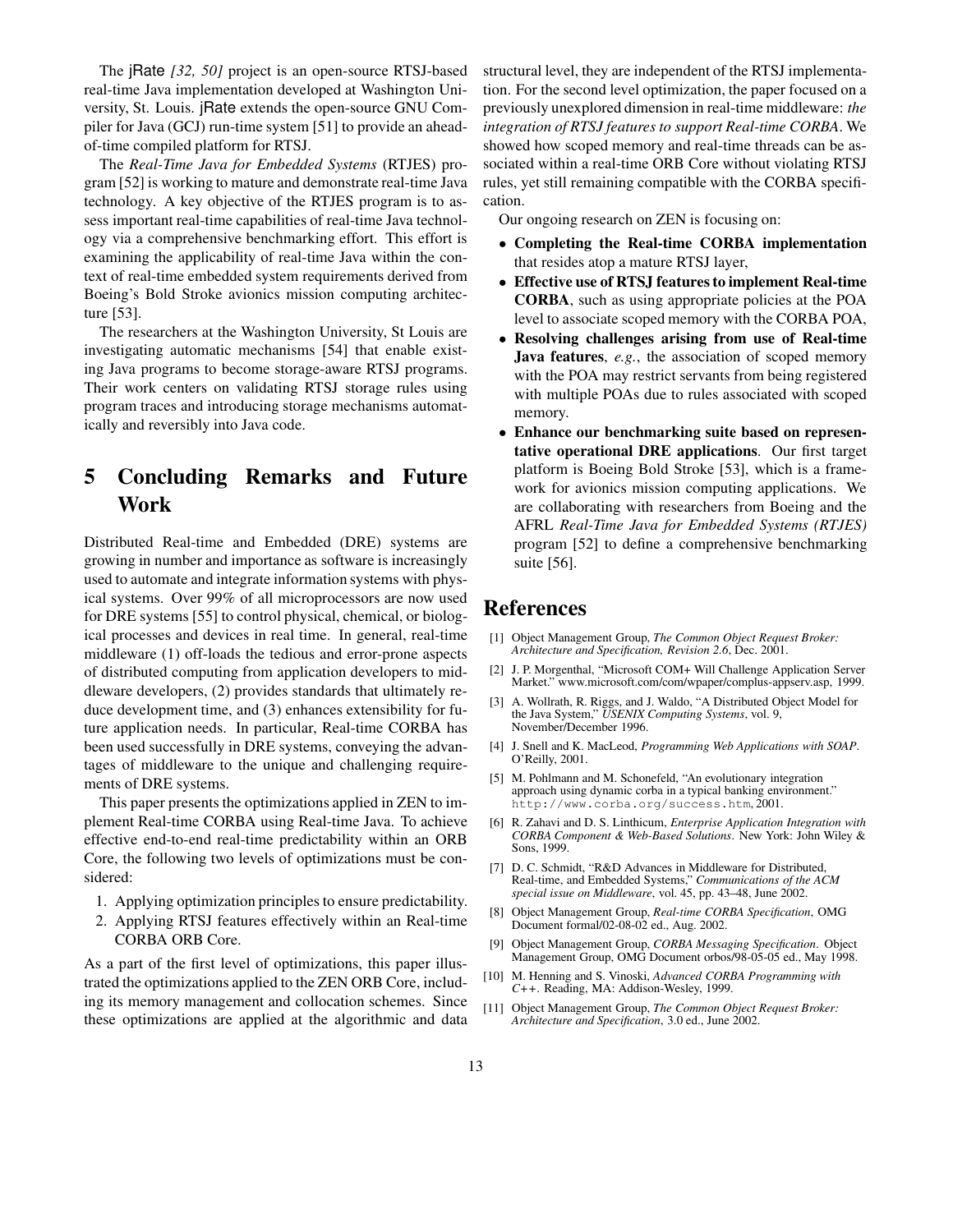- [12] I. Pyarali, D. C. Schmidt, and R. Cytron, "Techniques for Enhancing Real-time CORBA Quality of Service," *IEEE Proceedings Special Issue on Real-time Systems*, May 2003.
- [13] Bollella, Gosling, Brosgol, Dibble, Furr, Hardin, and Turnbull, *The Real-Time Specification for Java*. Addison-Wesley, 2000.
- [14] R. Klefstad, D. C. Schmidt, and C. O'Ryan, "The Design of a Real-time CORBA ORB using Real-time Java," in *Proceedings of the International Symposium on Object-Oriented Real-time Distributed Computing*, IEEE, Apr. 2002.
- [15] F. Buschmann, R. Meunier, H. Rohnert, P. Sommerlad, and M. Stal, *Pattern-Oriented Software Architecture—A System of Patterns*. New York: Wiley & Sons, 1996.
- [16] D. C. Schmidt, D. L. Levine, and S. Mungee, "The Design and Performance of Real-Time Object Request Brokers," *Computer Communications*, vol. 21, pp. 294–324, Apr. 1998.
- [17] D. C. Schmidt, V. Kachroo, Y. Krishnamurthy, and F. Kuhns, "Applying QoS-enabled Distributed Object Computing Middleware to Next-generation Distributed Applications," *IEEE Communications Magazine*, vol. 38, pp. 112–123, Oct. 2000.
- [18] D. C. Schmidt, M. Deshpande, and C. O'Ryan, "Operating System Performance in Support of Real-time Middleware," in *Proceedings of the* 7 th *Workshop on Object-oriented Real-time Dependable Systems*, (San Diego, CA), IEEE, Jan. 2002.
- [19] Object Management Group, *Real-time CORBA Joint Revised Submission*, OMG Document orbos/99-02-12 ed., Feb. 1999.
- [20] D. C. Schmidt and S. Vinoski, "The History of the OMG C++ Mapping," *C/C++ Users Journal*, Nov. 2000.
- [21] D. C. Schmidt and S. Vinoski, "Standard C++ and the OMG C++ Mapping," *C/C++ Users Journal*, Jan. 2001.
- [22] I. ZeroC, "The Internet Communications Engine<sup>TM</sup>." www.zeroc.com/ice.html, 2003.
- [23] S. Grarup and J. Seligmann, "Incremental garbage collection," Tech. Rep. Student Thesis, Department of Computer Science, Aarhus University, Aug. 1993.
- [24] S. Albers and M. Mitzenmacher, "Average case analyses of first fit and random fit bin packing," in *9* th *Annual ACM Symposium on Discrete Algorithms*, May 1998.
- [25] E. Coffman, D. Johnson, P. Shor, and R. Weber, "Markov chains, computer proofs and average-case analysis of best fit bin packing," in *Proceedings of the 25*th *Annual ACM Symposium on Theory of Computing*, (New York, USA), Aug. 1993.
- [26] R. Hutchins, *Java NIO*. O'Reilly & Associates, 2002.
- [27] E. Gamma, R. Helm, R. Johnson, and J. Vlissides, *Design Patterns: Elements of Reusable Object-Oriented Software*. Reading, MA: Addison-Wesley, 1995.
- [28] M. S. Johnstone and P. R. Wilson, "Memory fragmentation problem: Solved?," 1977.
- [29] W. Pugh and J. Spacco, "Mpjava: High-performance message passing in java using java.nio," in *MASLAP'03 Mid-Atlantic Student Worskshop on Programming Language and Systems*, Apr. 2003.
- [30] N. Wang, D. C. Schmidt, and S. Vinoski, "Collocation Optimizations for CORBA," *C++ Report*, vol. 11, pp. 47–52, November/December 1999.
- [31] D. C. Schmidt, S. Mungee, S. Flores-Gaitan, and A. Gokhale, "Software Architectures for Reducing Priority Inversion and Non-determinism in Real-time Object Request Brokers," *Journal of Real-time Systems, special issue on Real-time Computing in the Age of the Web and the Internet*, vol. 21, no. 2, 2001.
- [32] A. Corsaro and D. C. Schmidt, "The Design and Performance of the jRate Real-Time Java Implementation," in *On the Move to Meaningful Internet Systems 2002: CoopIS, DOA, and ODBASE* (R. Meersman and Z. Tari, eds.), (Berlin), pp. 900–921, Lecture Notes in Computer Science 2519, Springer Verlag, 2002.
- [33] P. Cheng and G. Belloch, "A parallel, real-time garbage collector," in *ACM SIGPLAN Conference on Programming Language Design and Implementation*, pp. 125–136, 2001.
- [34] D. F. Bacon, P. Cheng, and V. T. Rajan, "A real-time garbage collector with low overhead and consistent utilization," in *Proceedings of the 30th ACM SIGPLAN-SIGACT symposium on Principles of programming languages*, pp. 285–298, ACM Press, 2003.
- [35] A. Corsaro, D. C. Schmidt, R. Klefstad, and C. O'Ryan, "Virtual Component: a Design Pattern for Memory-Constrained Embedded Applications," in *Proceedings of the* 9 th *Annual Conference on the Pattern Languages of Programs*, (Monticello, Illinois), Sept. 2002.
- [36] Gordon S. Blair and G. Coulson and P. Robin and M. Papathomas, "An Architecture for Next Generation Middleware," in *Proceedings of the IFIP International Conference on Distributed Systems Platforms and Open Distributed Processing*, (London), pp. 191–206, Springer-Verlag, 1998.
- [37] Fábio M. Costa and Gordon S. Blair, "A Reflective Architecture for Middleware: Design and Implementation," in *ECOOP'99, Workshop for PhD Students in Object Oriented Systems*, June 1999.
- [38] F. Kon, F. Costa, G. Blair, and R. H. Campbell, "The Case for Reflective Middleware," *Communications ACM*, vol. 45, pp. 33–38, June 2002.
- [39] G. Kiczales, J. Lamping, A. Mendhekar, C. Maeda, C. V. Lopes, J.-M. Loingtier, and J. Irwin, "Aspect-Oriented Programming," in *Proceedings of the 11th European Conference on Object-Oriented Programming*, June 1997.
- [40] D. C. Schmidt, M. Stal, H. Rohnert, and F. Buschmann, *Pattern-Oriented Software Architecture: Patterns for Concurrent and Networked Objects, Volume 2*. New York: Wiley & Sons, 2000.
- [41] K. H. K. Kim, "Object Structures for Real-Time Systems and Simulators," *IEEE Computer*, pp. 62–70, Aug. 1997.
- [42] RWTH Aachen, "ROFES." http://www.rofes.de, 2002.
- [43] M. P. S. Lankes and T. Bemmerl, "Design and Implementation of a SCI-based Real-Time CORBA," in *4th IEEE International Symposium on Object-Oriented Real-Time Distributed Computing (ISORC 2001)*, (Magdeburg, Germany), IEEE, May 2001.
- [44] M. R. S. Lankes and A. Jabs, "A Time-Triggered Ethernet Protocol for Real-Time CORBA," in *5th IEEE International Symposium on Object-Oriented Real-Time Distributed Computing (ISORC 2002)*, (Washington, DC), IEEE, Apr. 2002.
- [45] V. F. Wolfe, L. C. DiPippo, R. Ginis, M. Squadrito, S. Wohlever, I. Zykh, and R. Johnston, "Real-Time CORBA," in *Proceedings of the Third IEEE Real-Time Technology and Applications Symposium*, (Montréal, Canada), June 1997.
- [46] V. Fay-Wolfe, J. K. Black, B. Thuraisingham, and P. Krupp, "Real-time Method Invocations in Distributed Environments," Tech. Rep. 95-244, University of Rhode Island, Department of Computer Science and Statistics, 1995.
- [47] Center for Distributed Object Computing, "The ACE ORB (TAO)." www.cs.wustl.edu/∼schmidt/TAO.html, Washington University.
- [48] T. H. Harrison, D. L. Levine, and D. C. Schmidt, "The Design and Performance of a Real-time CORBA Event Service," in *Proceedings of OOPSLA '97*, (Atlanta, GA), pp. 184–199, ACM, Oct. 1997.
- [49] TimeSys, "Real-Time Specification for Java Reference Implementation." www.timesys.com/rtj, 2001.
- [50] A. Corsaro and D. C. Schmidt, "Evaluating Real-Time Java Features and Performance for Real-time Embedded Systems," in *Proceedings of the* 8 th *IEEE Real-Time Technology and Applications Symposium*, (San Jose), IEEE, Sept. 2002.
- [51] GNU is Not Unix, "GCJ: The GNU Compiler for Java." http://gcc.gnu.org/java, 2002.
- [52] Jason Lawson, "Real-Time Java for Embedded Systems (RTJES)." http://www.opengroup.org/rtforum/jan2002/ slides/java/lawson.pdf, 2001.
- [53] D. C. Sharp, "Reducing Avionics Software Cost Through Component Based Product Line Development," in *Proceedings of the 10th Annual Software Technology Conference*, Apr. 1998.